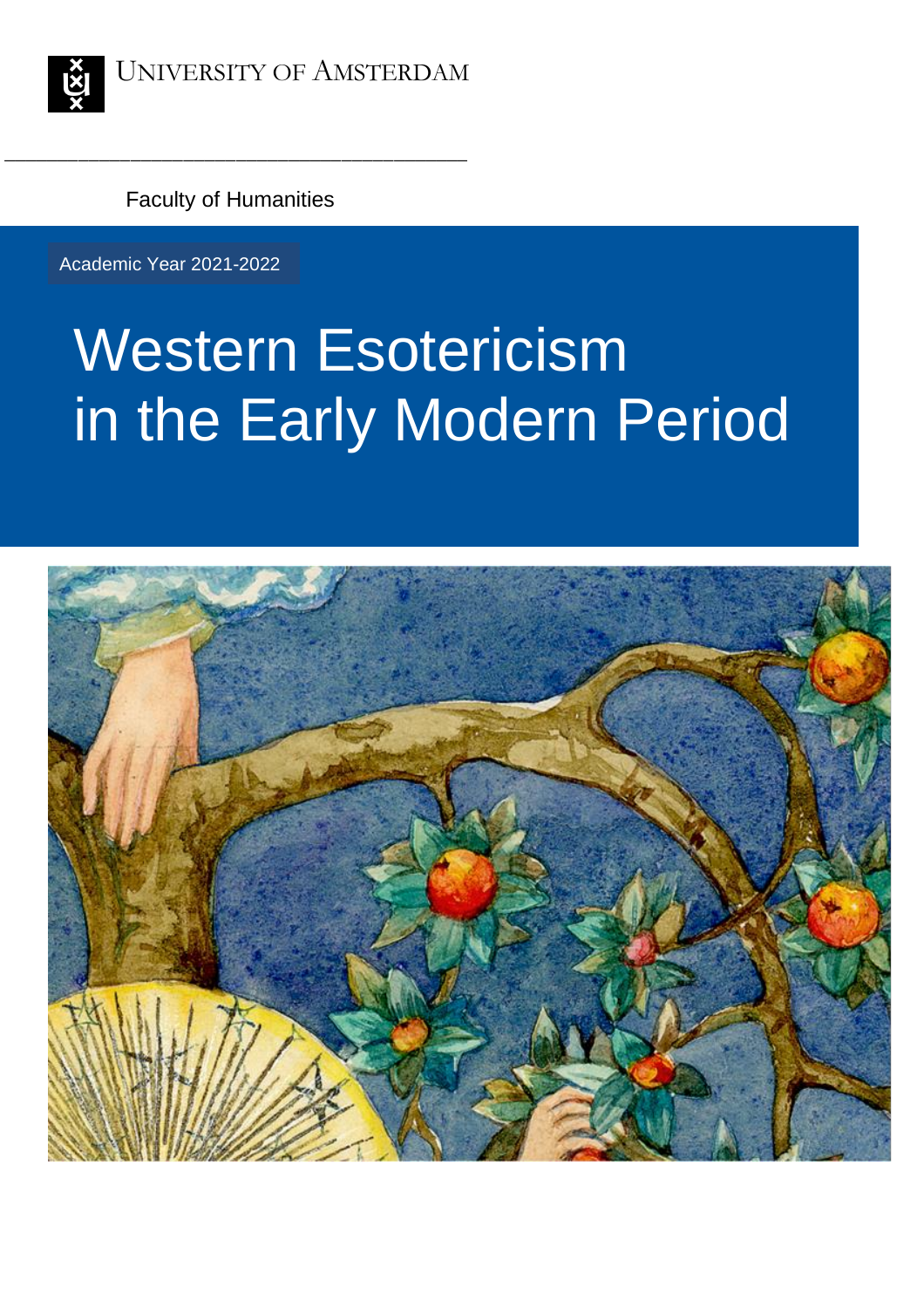## Western Esotericism in the Early Modern Period 6 EC

#### **Part of minor Western Esotericism Objectives**

The module 'Western Esotericism in the Early Modern Period' is part of the Bachelor minor Western Esotericism (which in itself forms an excellent preparation for the MA in Western Esotericism). It can be followed along with the following seminars in Secrets of the West' (Prof. W. J. Hanegraaff), 'Ancient Mediterranean Esoteric Traditions' (Dr D. Burns), 'Introduction to Medieval Esotericism' (Dr L. Saif), and 'Western Esotericism from the 18th Century to the Present' (Dr M. Pasi).

On the basis of primary sources and secondary literature, this module examines the history of Western esotericism during the Renaissance and Early Modern Period. Each class will focus on a founder or chief exponent of important Western esoteric currents such as Christian Cabala, Paracelsianism, Rosicrucianism and Christian theosophy, including such famous names as Ficino, Pico della Mirandola, Agrippa, Paracelsus, Kircher and Dee. Our close reading of primary source material will be set in the context of contemporaneous social, religious and intellectual developments. Students will be introduced to some central themes in the study of Western esotericism, including Renaissance typologies of magic, astrology, cabala, alchemy's quest for the elixir, philosophers' stone and transmutation, all with a consideration of their relation to early modern science and religion.

During each class students will deliver an oral presentation following an introductory lecture from the teacher. After the presentation is delivered the teacher will focus further on the problems in question and these will be discussed; all students are expected to actively participate in this discussion.

By the time they complete this module students will have received a good overview of the major figures and central themes of Western Esotericism in the Early Modern Period. From their critical examination of primary and secondary sources, students will have new knowledge of this subject area, an understanding of the fundamental characteristics of esotericism for this period, and insight into some of the social, religious and philosophical changes that took place in the Renaissance that were conducive to the development of Western esotericism. From their presentations and essays they will have the ability to identify, analyse and synthesise material from original historical texts and to evaluate modern scholarly interpretations, and then frame relevant questions for their presentations and essays in an independent and coherent way.

This course is taught entirely in English.

**Course catalogue**: 116221186Y

#### **Semester 2**

Block 1 (6 EC): Western Esotericism in the Early Modern Period Seminar, 2 x 2 hours per week

**Lecturer**: Dr P.J. Forshaw

For most current information about this minor and its entry requirements, please contact our study adviser at: T: 020 525 4484 E: studieadviseur-geschiedenis-fgw@uva.nl

For general information on the programme Western esotericism, please see: www.amsterdamhermetica.nl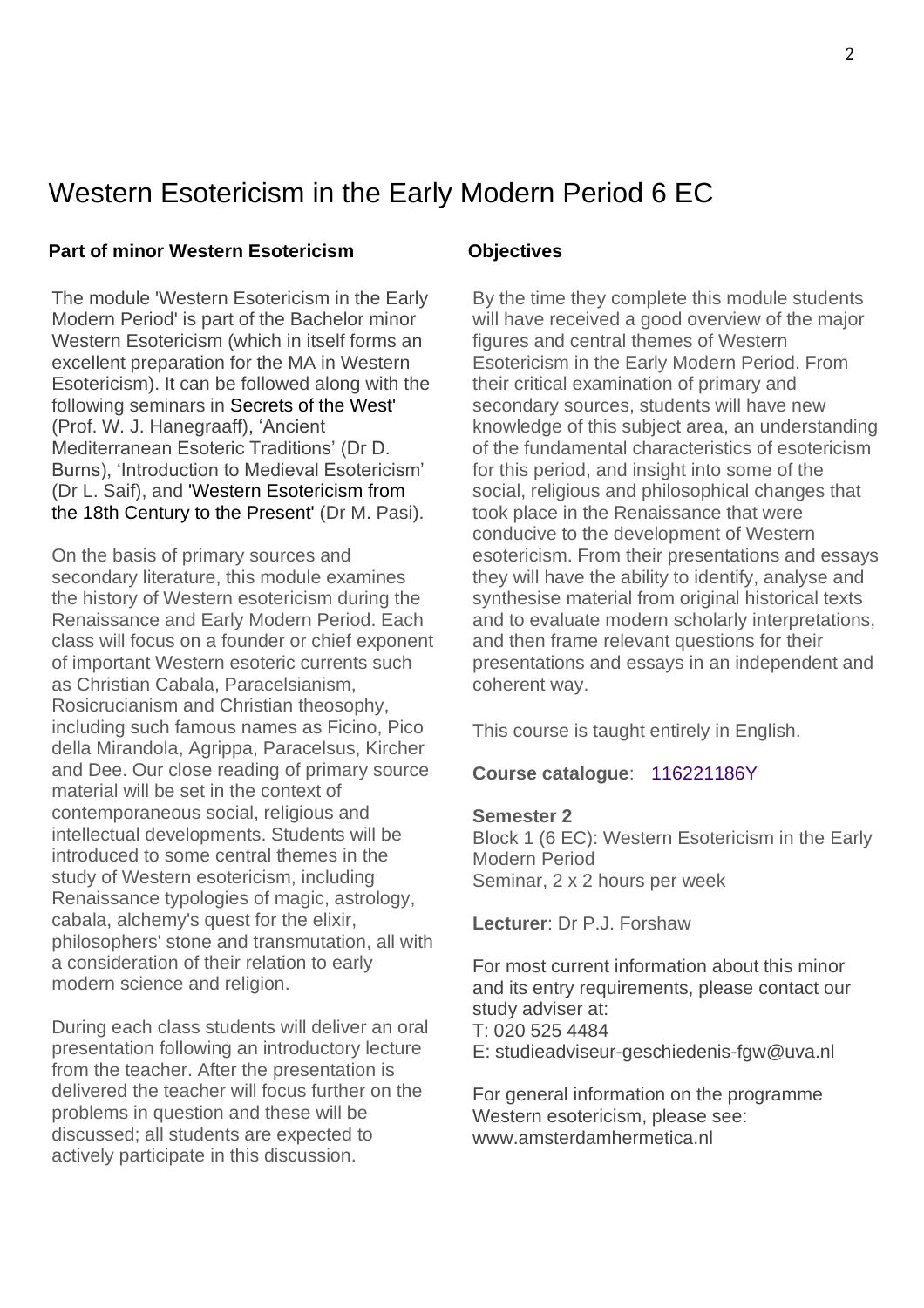#### **Teaching Schedule**

#### **Tuesdays & Wednesdays 09:00-11:00, Semester 2, Block 1, OMHP C0.23**

**15 February 2022 1. Introduction**

General introduction, discussion of the program's theme, goals and set-up of the course. Students decide who is going to be responsible for presenting each seminar. Questions.

#### **16 February 2022 2: Marsilio Ficino & Renaissance Magic**

Brian P. Copenhaver, 'Scholastic Philosophy and Renaissance Magic in the De vita of Marsilio Ficino', *Renaissance Quarterly* 37:4 (1984): 523-554.

'Chapter II: Ficino's Magic', in: D. P. Walker, *Spiritual and Demonic Magic from Ficino to Campanella*, London: The Warburg Institute, 1958, 30-59.

Marsilio Ficino, *Three Books on Life*, edited & translated by Carol Kaske and John Clark, Binghamton, NY: Medieval and Renaissance Texts and Studies, 1989, 243-373 (please make sure you read chapters 1-3, 4, 8, 11, 13, 15, 18, 20 and 26. Note: This is a parallel-text translation and you will only be reading every other page).

#### **22 February 2022 3: Johann Reuchlin & Christian Cabala**

Joseph Dan, 'The Kabbalah of Johannes Reuchin and its Historical Significance', in: Joseph Dan (ed.), *The Christian Kabbalah: Jewish Mystical Books and their Christian Interpreters*, Cambridge Mass., 1997, 55-84 (& endnotes).

Johann Reuchlin, *De Arte Cabalistica: On the Art of the Kabbalah*, edited and translated by Martin and Sarah Goodman, Lincoln and London: University of Nebraska Press/ Bison Books, 1993, 36-63 (facing-page translations: only every other page is in English).

#### **23 February 2022 4: Heinrich Cornelius Agrippa & Occult Philosophy**

Wouter J. Hanegraaff, 'Heinrich Cornelius Agrippa', in: Christopher Partridge (ed.), *The Occult World*, Abingdon: Routledge, 2015, 92- 98.

Heinrich Cornelius Agrippa, *Three Books of Occult Philosophy*, St. Paul, MN: Llewellyn's Sourcebook Series, 1995, Letters, pp. liii-lvii; Book I, Chapters 1-2, pp. 3-7; Book II, Chapters 1-4 & 12, pp. 233- 243, 287-290; Book III, Chapters 1-6, 36-38, & 49, pp. 441-456,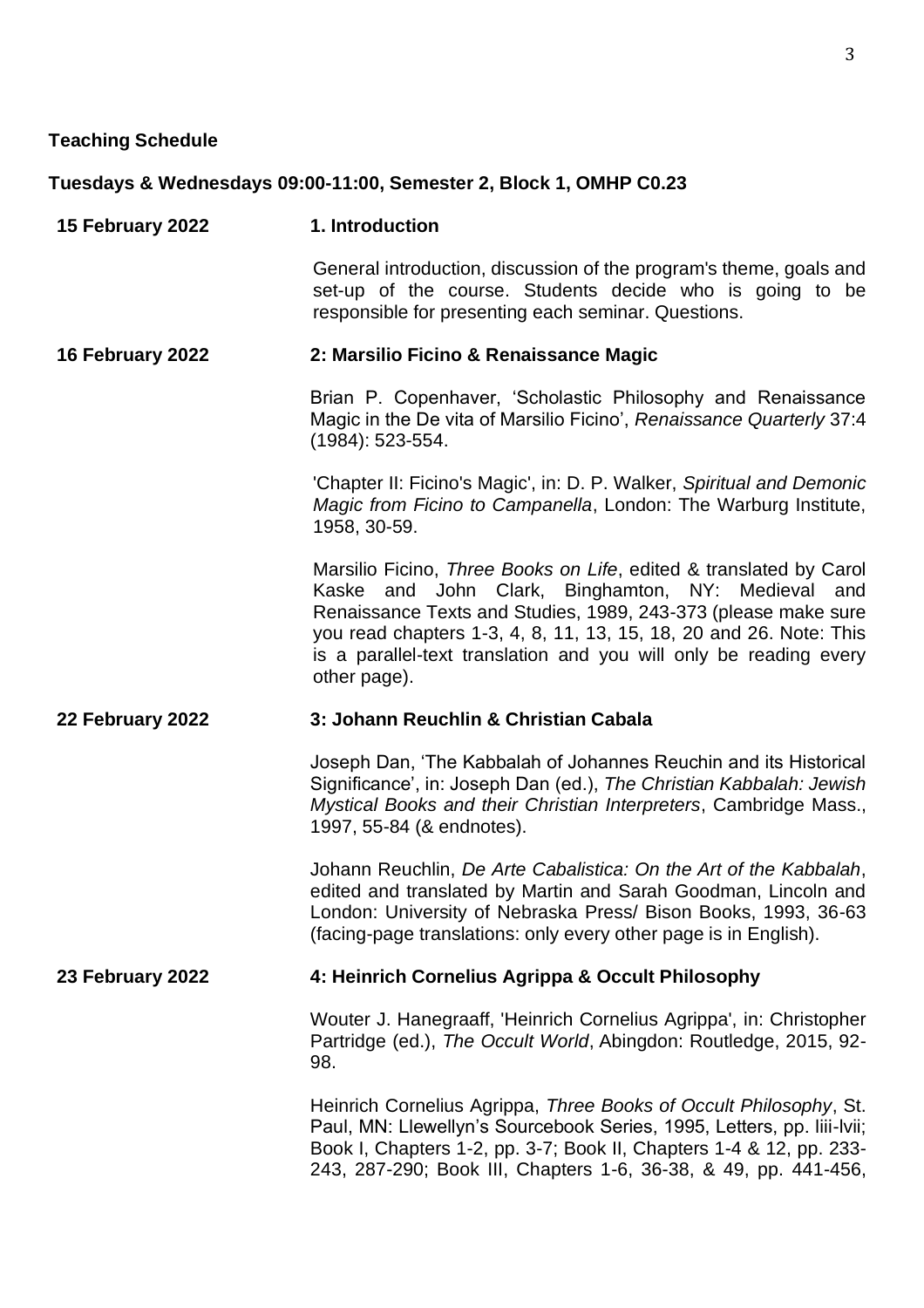579-588, 627.

#### **1 March 2022 5. Theophrastus Paracelsus, Magic & Alchemy**

Charles Webster, *Paracelsus: Medicine, Magic and Mission at the End of Time*, New Haven, London: Yale University Press, 2008, Chapter V: Matter and Magic, 131-168.

Andrew Weeks, 'Paracelsus', in Christopher Partridge (ed.), *The Occult World*, Abingdon: Routledge, 2015, 99-106.

Paracelsus, *Astronomia Magna or the whole Philosophia Sagax of the Great and Little World* (extracts), in: Nicholas Goodrick-Clarke (ed.), *Paracelsus: Essential Readings*, Wellingborough: Aquarian Press, 1990, pp. 109-120.

#### **2 March 2022 6. John Dee's Conversations with Angels**

Deborah E. Harkness, 'Shows in the Showstone: A Theater of Alchemy and Apocalypse in the Angel Conversations of John Dee (1527-1608/9),' *Renaissance Quarterly*, Vol. 49, No. 4 (1996), pp. 707-737.

John Dee, *Five Books of Mystery*, Book I, JD's note, preliminary invocation, prologue, 1-2 action, in: Joseph H. Peterson (ed.), *John Dee's Five Books of Mystery: Original Sourcebook of Enochian Magic*, York Beach: Weiser Books, 2003, 56-73.

#### **8 March 2022 7. Heinrich Khunrath, In Oratory & Laboratory**

Hereward Tilton, 'Of Electrum and the Armour of Achilles: Myth and Magic in a Manuscript of Heinrich Khunrath (1560-1605), *Aries* 6.2 (2006): 117-157.

Heinrich Khunrath's Circular Figures and Engravings, *Amphitheatre of Eternal Wisdom* (1609), extracts

#### **9 March 2022 8. Jacob Boehme & Theosophy**

Andrew Weeks, *Boehme: An Intellectual Biography of the Seventeenth-Century Philosopher and Mystic*. Albany: State Universy of New York Press, 1991, Chapter 7: The Will to Revelation, 185-208.

Ariel Hessayon, 'Boehme's Life and Times', in Ariel Hessayon and Sarah Apetrei (eds), *An Introduction to Jacob Boehme: Four Centuries of Thought and Reception*, London: Routledge, 2014, 13-37.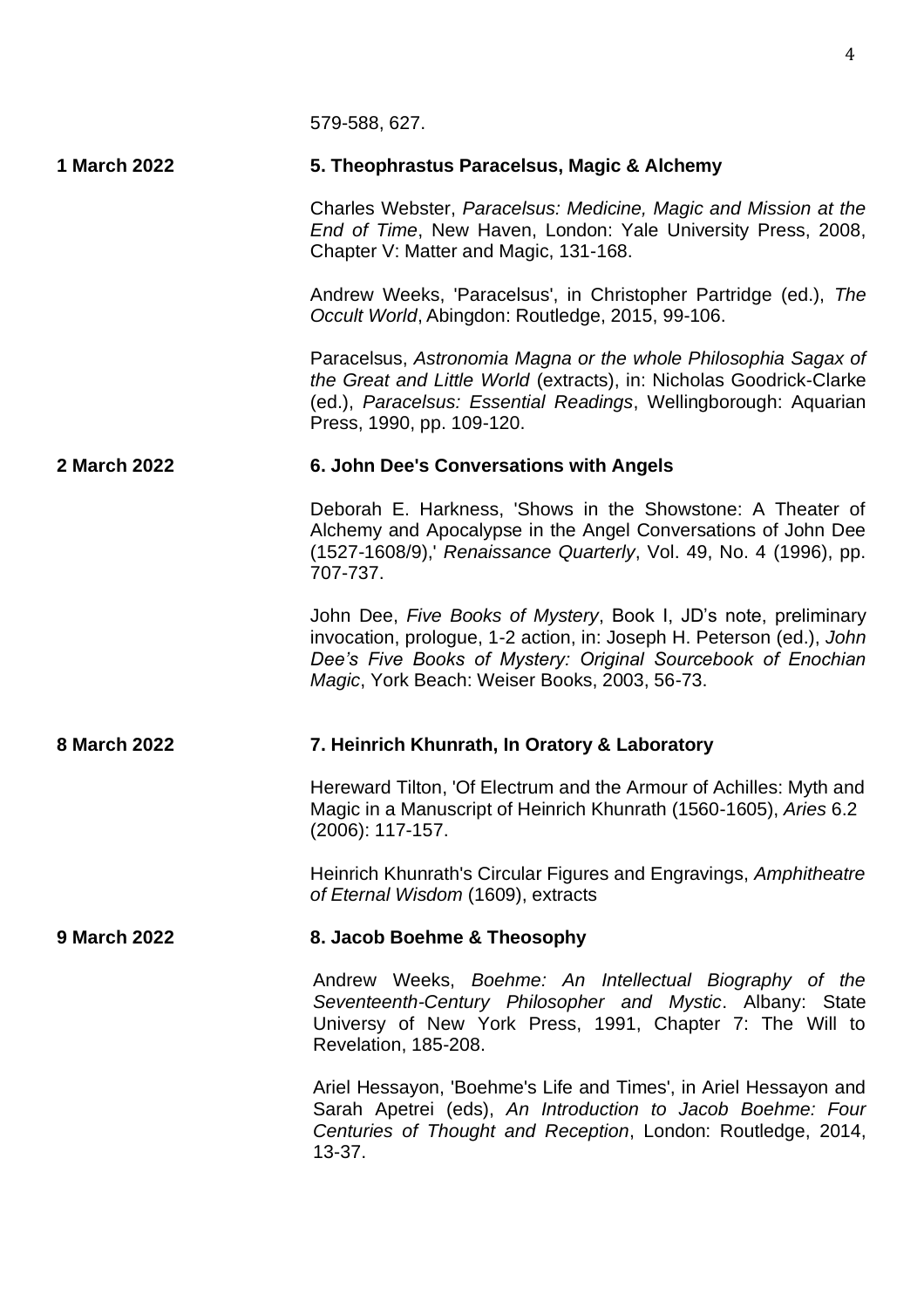Jacob Boehme, *Mysterium Magnum* (1622), translated by J. Ellistone and Jo. Sparrow, London, 1656, Preface and 1-22.

#### **15 March 2022 9. Rosicrucianism**

Hereward Tilton, 'The Rosicrucian Manifestos and Early Rosicrucianism', in: Christopher Partridge (ed.), *The Occult World*, Abingdon: Routledge, 2015, 128-144.

Thomas Willard, 'The Strange Journey of Christian Rosencreutz', in: Albrech Classen (ed.). East meets West in the Middle Ages and Early Modern Times: Transcultural Experiences in the Premodern World, Berlin: De Gruyter, 2013, pp. 667-697

*The Fame and Confession of the Fraternity of R: C:* (trans. Thomas Vaughan, London: Printed by J. M. for Giles Calvert, 1652), in: Frances A. Yates, *The Rosicrucian Enlightenment*, London & New York: Routledge, 1972; reprint 1996, pp. 238-260.

#### **16 March 2022 10. Michael Maier, Music, Myth & Alchemy**

Peter J. Forshaw, 'Michael Maier and Mythoalchemy', https://furnaceandfugue.org/essays/forshaw/

Michael Maier, *Atalanta fugiens* (1617), translated as *The Flying Atalanta, Or Philosophical Emblems of the Secrets of Nature*, British Library, MS Sloane 3645, Emblems 1 & 39.

H.M.E. de Jong, *Michael Maier's Atalanta Fugiens: Sources of an Alchemical Book of Emblems*, York Beach, Maine: Nicolas-Hays, Inc., 2002, 55-63, 255-259.

#### **22 March 2022 11. Athanasius Kircher & Esoteric Knowledge**

Noel Malcolm, 'Private and Public Knowledge: Kircher, Esotericism, and the Republic of Letters', in: Paula Findlen (ed.), *Athanasius Kircher: The Last Man Who Knew Everything*, London: Routledge, 2004, 297-308.

Kircher's *Vita* (Chapters 6 & 7), in: John Edward Fletcher, *A Study of the Life and Works of Athanasius Kircher, 'Germanus Incredibilis*', Leiden:occult world Brill, 2011, pp. 485-502.

Joscelyn Godwin, *Athanasius Kircher's Theatre of the World*, London: Thames and Hudson, 2009, 9-24.

#### **23 March 2022 12. Robert Boyle, Sceptical Chymist & Supernatural Alchemy**

Lawrence M. Principe, 'Boyle, Robert', in: Wouter J. Hanegraaff et al (eds), *Dictionary of Gnosis and Western Esotericism*, Leiden: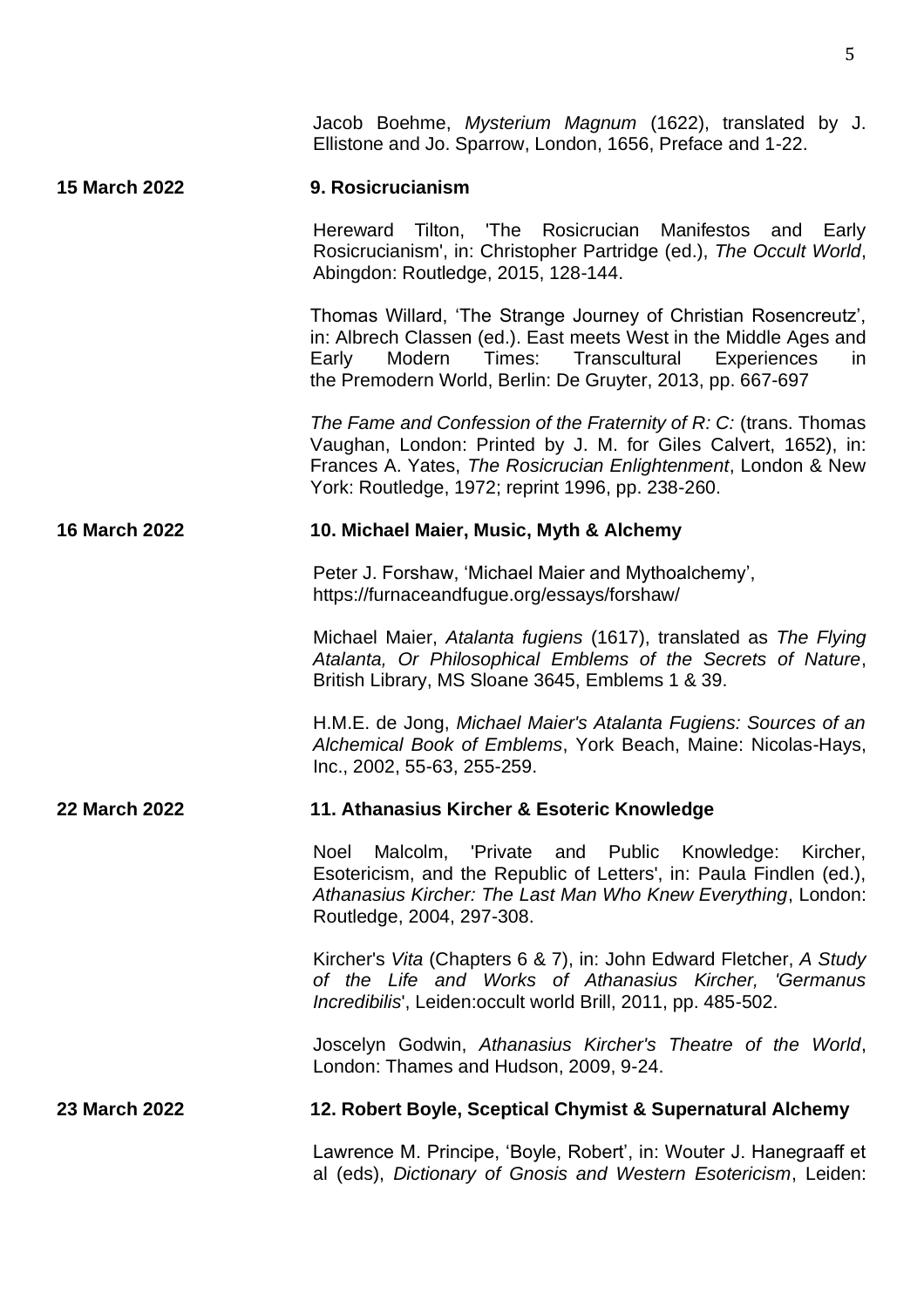Brill 2006, 199- 201.

[Robert Boyle] 'Robert Boyle's Dialogue on the Converse with Angels aided by the Philosophers' Stone', in: Lawrence M. Principe, *The Aspiring Adept: Robert Boyle and his Alchemical Quest*, Princeton: Princeton University Press, 1998, 310- 317.

Matthew D. Rogers, 'The Angelical Stone of Elias Ashmole', *Aries* 5:1 (2005), 61-90.

## **Course Requirements**

There are three requirements for succesfully completing the course:

#### **1. Presence and active participation**

You are required to attend at least 80% of the seminar meetings, which means that a maximum of three meetings can be skipped. Failure to be present at more than three meetings results in the judgement: "insufficient".

#### **2. Oral presentations**

One or several primary or secondary sources are studied during each seminar meeting. Dependent on the number of participants, you are required to take responsibility for *at least one* seminar presentation (instructions for seminar presentations, see below). If the number of participants is relatively small, you are required to accept more than one presentation. A grade is awarded for each presentation. In case of more than one presentation, the highest grade counts. This grade counts for 40% of the final grade.

Please note: not turning up when you are scheduled for a presentation is taken very seriously, for it means that you are letting down all your fellow students and are in effect sabotaging the entire meeting. Therefore in cases of "no-show", 1.0 will be subtracted from the final grade. Exceptions can be made only if you can demonstrate that the absence was due to force majeure (serious illness, deaths in the family etc.), and if the absence was reported as early as possible (by means of email via Blackboard, or if necessary by telephone).

#### **3. Written paper**

You are required to write a paper (2000-3000 words + footnotes/bibliography, 1.5 line spacing) on a subject of your choice, relevant to the theme of the course, and selected in consultation with the instructor. Take care! The paper will be evaluated on the basis of its contents, but the grade will be negatively influenced by failure to respect basic style requirements (i.e., rules for use of footnotes, literature references in footnotes, and presentation of the bibliography).

A first version of the paper must be submitted as a Word document (attachment to p.j.forshaw@uva.nl), no later than Friday 27 May 2022). The paper will be returned with critical comments, suggestions, and a provisional grade by Friday 3 June. The student then has the option to either accept the provisional grade or submit a final revised version within 2 weeks (i.e., no later than Friday 17 June). If either the first or the final version of the paper is submitted too late, this results in a subtraction of 0.5 point for each week that it is late. The grade awarded for